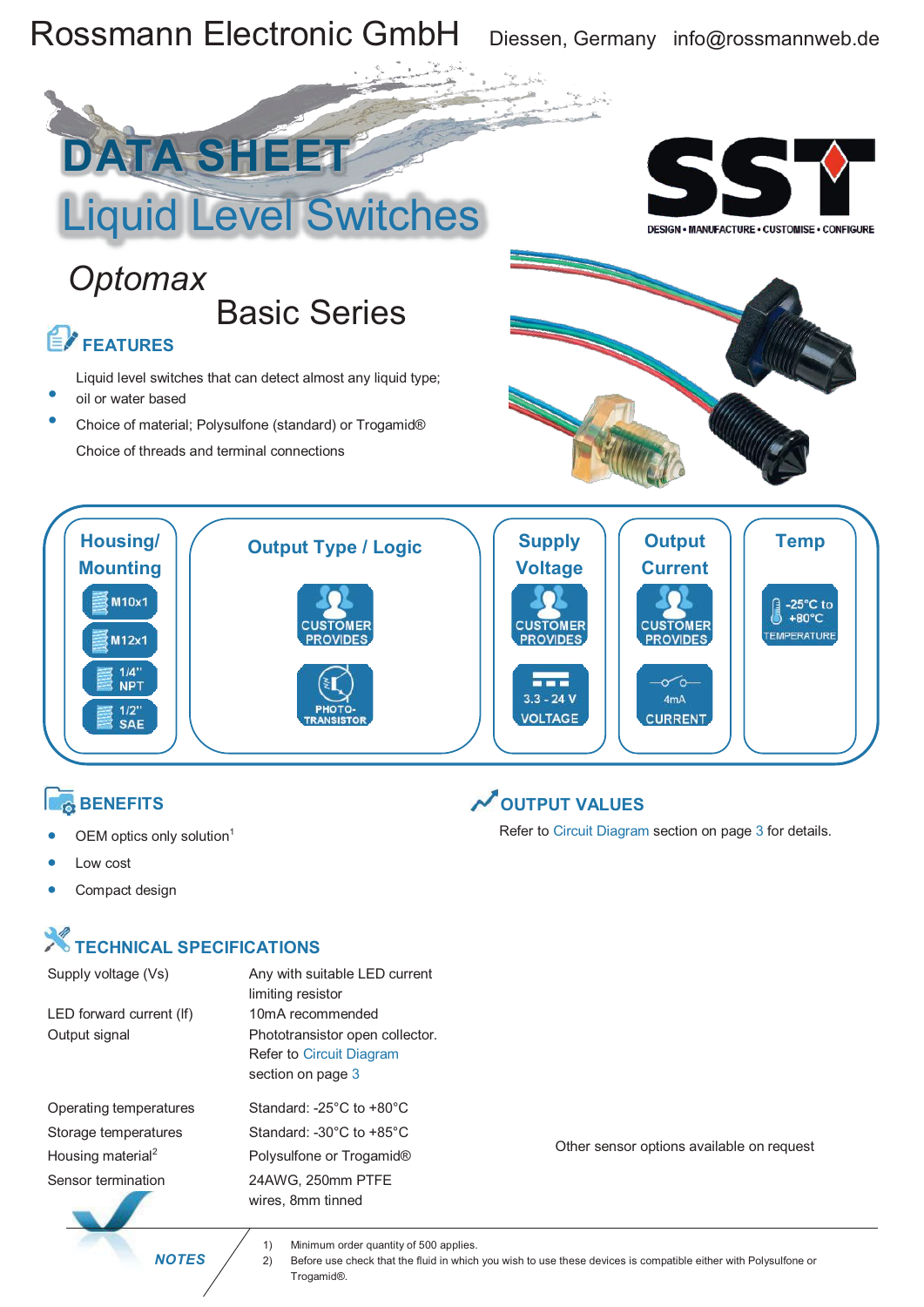## Rossmann Electronic GmbH Diessen, Germany info@rossmannweb.de



All dimensions shown in mm. Tolerances =  $±1$ mm.

### **LLx500 Series**





**LLx200 Series**





## **HOUSING SPECIFICATIONS**

|                                    | <b>Housing Series</b>             |                                          |                                               |                          |
|------------------------------------|-----------------------------------|------------------------------------------|-----------------------------------------------|--------------------------|
|                                    | 500                               | 200                                      | 600                                           | 700                      |
| <b>Thread</b>                      | M10x1                             | M12x1x8q<br>with<br>hex nut <sup>1</sup> | $1/2$ " SAE<br>with<br>$O$ -ring <sup>1</sup> | $1/4$ " NPT <sup>2</sup> |
| <b>Pressure</b>                    | $20$ bar $/$<br>209 psi<br>max.   | 7 bar / 101 psi maximum                  |                                               |                          |
| <b>Tightening</b><br><b>Torque</b> | $1.5$ Nm $/$ 13.26 in-lbs maximum |                                          |                                               |                          |



#### **Flying Leads—3-wire option**

| Wire  | <b>Designation</b> |  |
|-------|--------------------|--|
| Red   | <b>LEDANODE</b>    |  |
| Green | Output             |  |
| Blue  | ۵V                 |  |

#### **Flying Leads—4-wire option**

| <b>Wire</b>  | <b>Designation</b>    |  |
|--------------|-----------------------|--|
| Red          | <b>LEDANODE</b>       |  |
| Green        | Output                |  |
| Blue         | OV LED                |  |
| <b>Black</b> | 0V<br>Phototransistor |  |

#### **LLx600 Series**







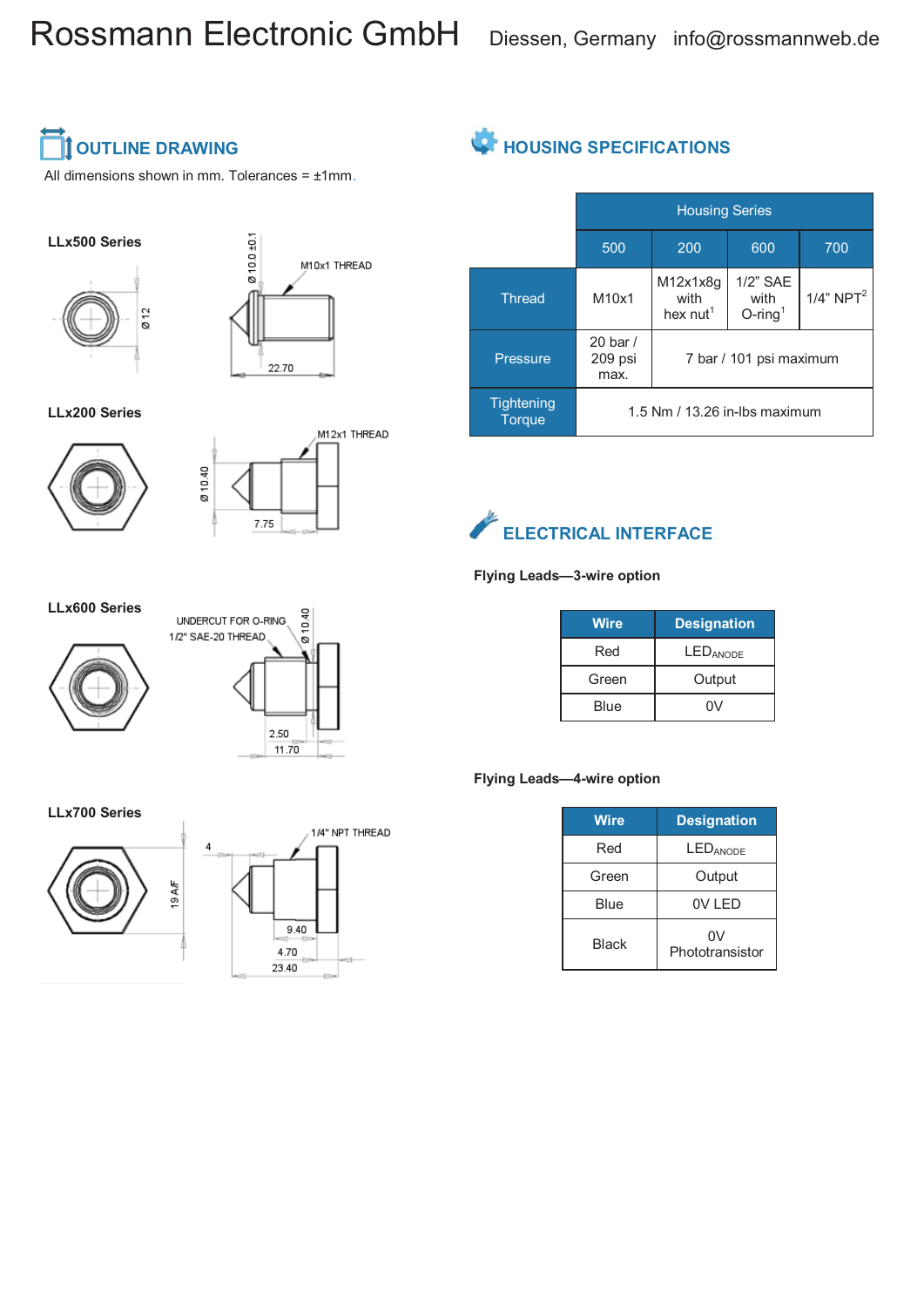

**Flying Leads—3-wire option Flying Leads—4-wire option**



**Note:** The 4-wire version provides galvanic isolation between input (IR-LED) and output (Phototransistor).

| Pre-selected R <sub>LED</sub> and R <sub>PULL-UP</sub> Value for Different Supply Voltages |           |                      |                                    |                              |  |
|--------------------------------------------------------------------------------------------|-----------|----------------------|------------------------------------|------------------------------|--|
| Vs                                                                                         | $R_{LED}$ | $R_{\text{PULL-UP}}$ | $\rm V_{\rm OUTPUT}$ in Air $\sim$ | $V_{\text{OUTPUT}}$ in Water |  |
| 3.3V                                                                                       | 200R      | 2K                   | < 0.75V                            | > 2.5V                       |  |
| 5V                                                                                         | 360R      | 2K                   | < 1V                               | > 4.25V                      |  |
| 8V                                                                                         | 680R      | 2.5K                 | < 1.5V                             | > 7.25V                      |  |
| 12V                                                                                        | 1K        | 3K                   | $<$ 3V                             | > 11.25V                     |  |
| 15V                                                                                        | 1.3K      | 3.5K                 | < 3.25V                            | > 14.25V                     |  |
| 24V                                                                                        | 2.2K      | 4K                   | < 10.5V                            | > 22.5V                      |  |

**Typical installation:** You must select suitable resistors for your chosen supply voltage. Forward voltage of LED is 1.3V and LED current should be 10mA (depending on application liquid). Therefore, for a supply of Vs = 5V for example:

$$
R_{LED} = \frac{(V_s - 1.3)V}{10mA} = \frac{5 - 1.3}{0.01} = 370\Omega \approx 360\Omega \text{ (standard value)}
$$

CAUTION: Failure to select the correct resistor values may result in damage to the sensor. The minimum value of  $R_{PUL-UP}$  should not exceed Vs/max output current.

**Note:** Shorting the output to Vs will result in irreparable damage to the sensor.